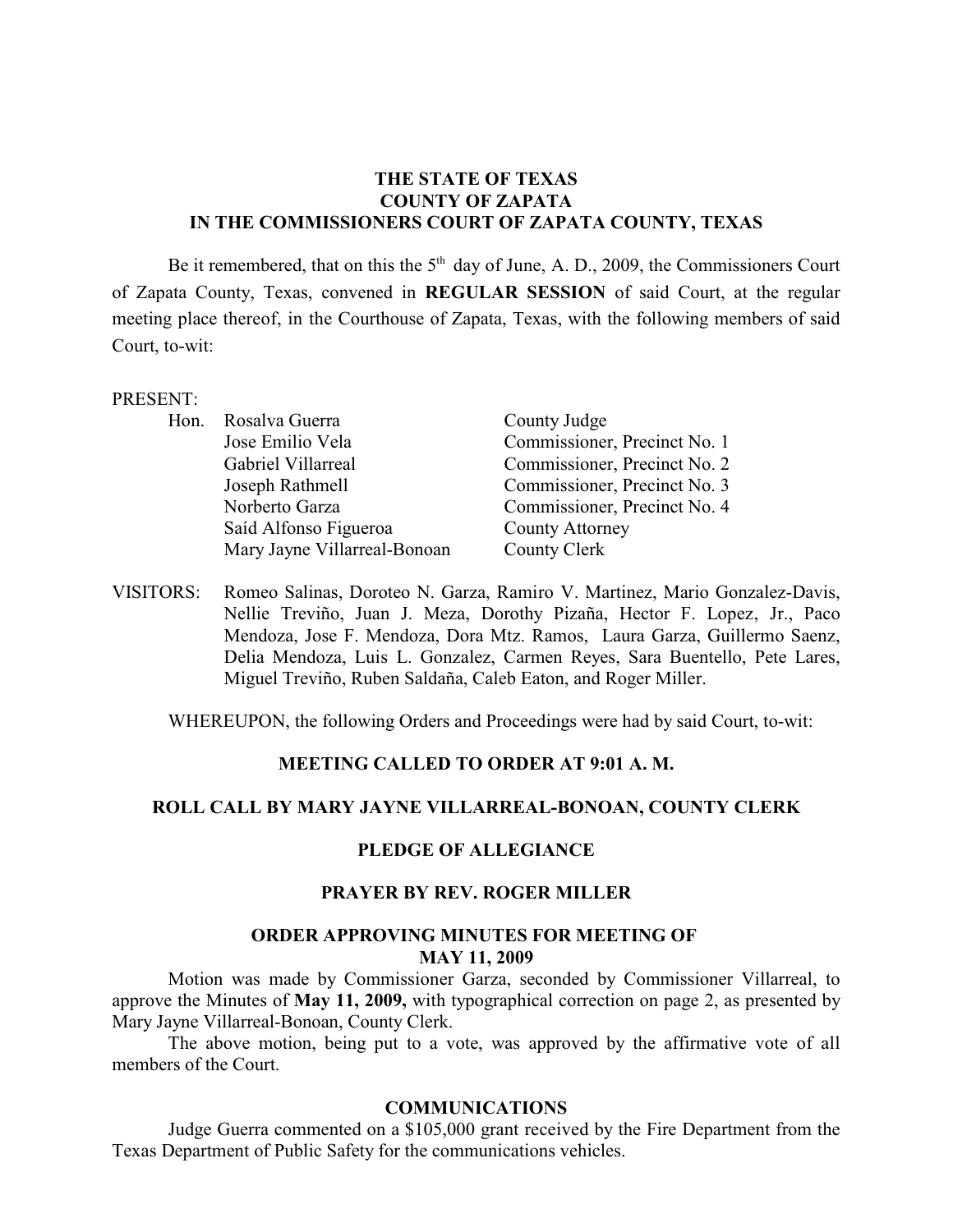Commissioner Villarreal informed the court that the San Ygnacio swimming pool has been closed. The state was there last week and the county needs to comply with the Virginia Baker Law. The required equipment will be installed.

Judge Guerra reminded the court of the Operation Lone Star mobile medical unit. It will be at the community center for two days on August  $4<sup>th</sup>$  and  $5<sup>th</sup>$ .

Judge Guerra also reminded the court of the special meeting being held on Monday, June 8, 2009. One of the items to be discussed will be the Weir Project.

Judge Guerra commented that TAMIU will be offering a Certified Manager Program consisting of seven courses and will be provided during weekends.

Commissioner Vela commented that the library is still having leaks on the roof.

#### **PUBLIC COMMENT**

Miguel Treviño with Gateway Services reported on the Gateway Clinic. They are in the process of purchasing the clinic. They are bringing in a nurse practitioner, women's ob-gyn, Pediatric P.A., dental equipment. They will implement the same fees as Laredo. They are bringing in computers. An open house will be held on July 2, 2009 and will provide free services. Everybody qualifies and fees are based on a sliding fee schedule. More services will continue to be added. All Zapata patients can be referred to Laredo. They are looking at portable dialysis units that could be taken to patients homes. Women's services for mammograms are available for women over 40 who have never had a mammogram.

Dr. Montes thanked the court for supporting Gateway. The help has been tremendous. Mr. Treviño has provided nursing and manpower support. CACST has also been very supportive. Prescriptions are written by Dr. Montes and are brought in the next day. They do not deny services to anybody due to inability to pay.

Dr. Sands commented on the clinic. He stated that Mr. Treviño was not interested in the dialysis. Indigents pay \$0. Dr. Sands advised the court that Mr. Treviño has asked that Gateway patients not be seen at the Zapata Medical Group clinic. Dr. Patel will have the dialysis up in three months. They have a 24 hour pharmacy.

#### **DEPARTMENTAL REPORT**

Luis Lauro Gonzalez, Zapata County Tax Collector reported that the tax office has collected \$229,206.49 in hotel/motel taxes from October 1, 2008 - May 31, 2009.

Romeo Salinas, County Treasurer, gave the financial report. He reported that he transferred the Tex Pool account to Zapata National Bank. If interest rates improve funds will be diversified. They are now reconciling checks everyday starting June 1, 2009.

Dora Ramos, District Clerk, reported collection in the amount of \$70,287.86 from October 1, 2008 - May 31, 2009.

### **ORDER APPROVING LIFTING OF BURN BAN IN ZAPATA COUNTY**

Motion was made by Commissioner Vela, seconded by Commissioner Garza, to approve the lifting of the burn ban in Zapata County, a fire hazard is no longer considered as requested by Commissioner Jose Emilio Vela, Pct. 1.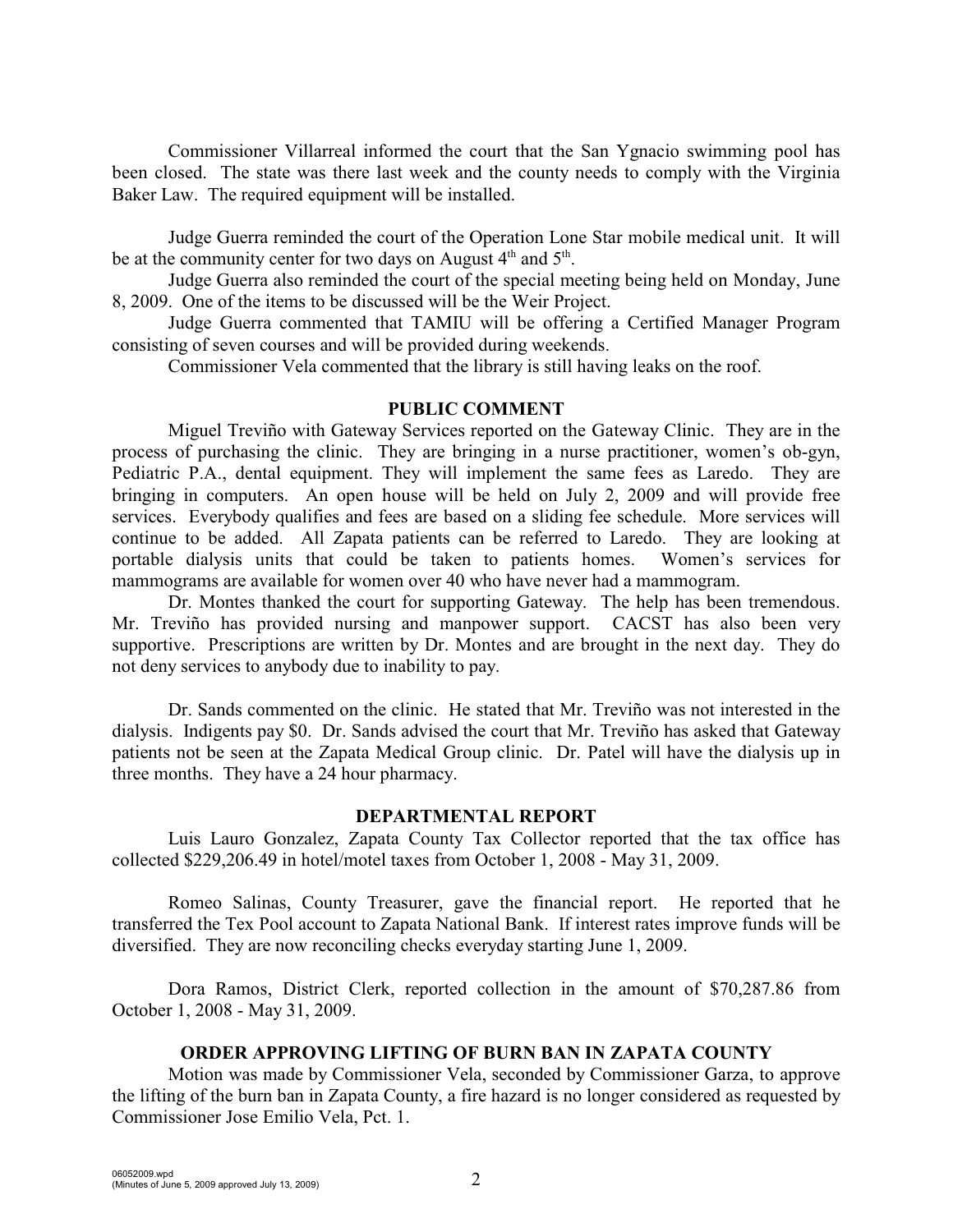The above motion, being put to a vote, was approved by the affirmative vote of all members of the Court.

# **ORDER APPROVING MEMORANDUM OF INTENT TO COLLABORATE BETWEEN CENTER OF HOUSING AND URBAN DEVELOPMENT OF COLLEGE OF AGRICULTURE AT TAMIU AND ZAPATA COUNTY**

Motion was made by Commissioner Vela, seconded by Commissioner Villarreal, to approve Memorandum of Intent to Collaborate between the Center of Housing and Urban Development (CHUD) of the College of Agriculture (CARC) at Texas A & M University and Zapata County. Zapata County will collaborate \$2,400 (\$1,200 per person) as requested by County Judge Rosalva Guerra.

The above motion, being put to a vote, was approved by the affirmative vote of all members of the Court.

#### **ORDER APPROVING 90 DAY WRITTEN NOTICE OF INTENT TO TERMINATE AGREEMENT BETWEEN ZAPATA COUNTY AND ZAPATA COUNTY MEDICAL GROUP**

Motion was made by Commissioner Vela, seconded by Commissioner Villarreal, to approve giving 90 days written notice of intent to terminate agreement between Zapata County and Zapata County Medical Group as requested by County Judge Rosalva Guerra.

The above motion, being put to a vote, was approved by the affirmative vote of all members of the Court.

# **ORDER HIRING COUNTY EXTENSION AGENT - AGRICULTURE AND NATURAL RESOURCES**

Motion was made by Commissioner Garza, seconded by Commissioner Vela, to hire Caleb Eaton as County Extension Agent-Agriculture and Natural Resources (line item 10-665- 102) as requested by County Judge Rosalva Guerra.

The above motion, being put to a vote, was approved by the affirmative vote of all members of the Court.

# **REPORT BY EDUARDO YZAGUIRRE III REGARDING RESTRICTIONS WITHIN FALCON COMMUNITY RESIDENTIAL AREA**

Mr. Eduardo Yzaguirre III gave a brief report regarding certain restrictions within the Falcon community residential area. Commissioner Vela stated that constituents have been concerned about the business being built, and that there may be alcoholic beverages. They feel that there might be a problem with increased traffic. Mr. Yzaguirre advised the court that there is a provision in the deed stating that property shall not be used for immoral or illegal purposes. Mr. Yzaguirre further stated that the Falcon Cemetery deed states that premises was for use as burial grounds for Falcon residents only.

#### **PUBLIC COMMENT**

Sheriff Sigifredo Gonzalez, Jr. commented on the "maquinitas.." He stated that he is totally opposed to these businesses. He has requested help from various agencies to assist him in this matter. He suggested that commissioners' court pass an ordinance prohibiting said establishments or limit the number of 8-liners per establishment.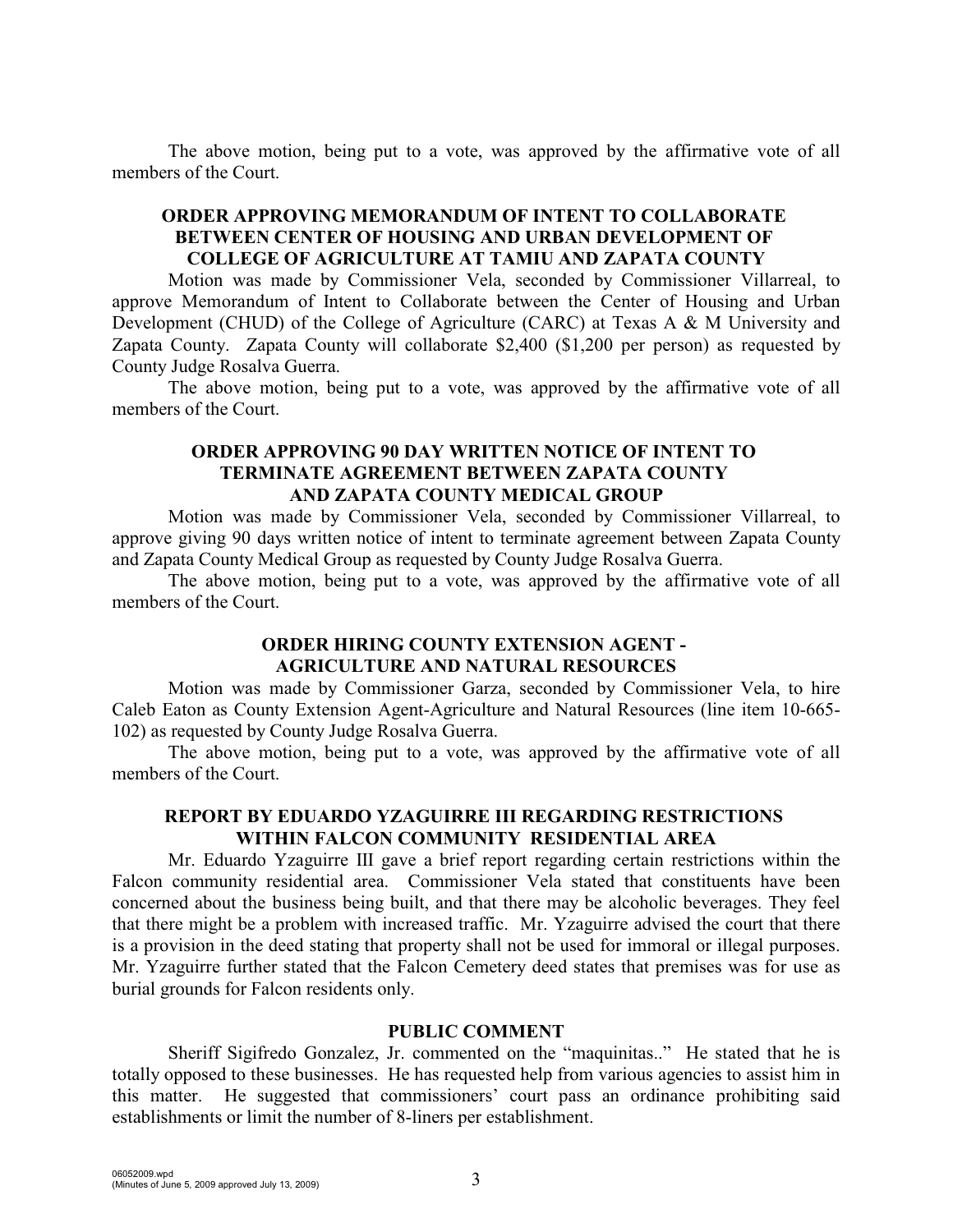### **PRESENTATION BY STANFORD C. TODD OF PITNEY BOWES**

Mr. Stanford C. Todd of Pitney Bowes gave a presentation on the postage meter by Pitney Bowes as requested by County Judge Rosalva Guerra.

### **ORDER AMENDING ZAPATA COUNTY PERSONNEL MANUAL, SECTION III, ITEM H, MILITARY LEAVE**

Motion was made by Commissioner Garza, seconded by Commissioner Vela, to amend the Zapata County Personnel Manual, Section III, item H, Military leave, regarding county employees pay during active military status, pursuant to Chapter 173 of the Local Government Code, to include 100% of salary only and not to include benefits, as requested by County Judge Rosalva Guerra.

The above motion, being put to a vote, was approved by the affirmative vote of all members of the Court.

### **ORDER APPROVING TO TEMPORARILY CLOSE WASHINGTON AVENUE FROM TREVIÑO STREET TO RIVER'S EDGE IN SAN YGNACIO TO VEHICULAR TRAFFIC TO ALLOW WORK ON BIRD SANCTUARY**

Motion was made by Commissioner Garza, seconded by Commissioner Rathmell, to temporarily close Washington Avenue from Treviño Street to the river's edge in San Ygnacio to vehicular traffic in order to allow work on the bird sanctuary as requested by Commissioner Gabriel Villarreal, Pct. 2.

The above motion, being put to a vote, was approved by the affirmative vote of all members of the Court.

## **ORDER TO TABLE REQUEST BY COMMISSIONER JOSE EMILIO VELA, PCT. 1 TO APPROVE INSTALLATION OF STREET SIGN AT FALCON LAKE ESTATES EAST SUBDIVISION RESTRICTING HEAVY TRUCKS IN RESIDENTIAL AREA**

Motion was made by Commissioner Vela, seconded by Commissioner Villarreal, to table request by Commissioner Jose Emilio Vela, Pct. 1, to approve the installation of a street sign at the Falcon Lake Estates East Subdivision restricting heavy trucks (18 wheelers) in the residential areas.

The above motion, being put to a vote, was approved by the affirmative vote of all members of the Court.

### **ORDER APPROVING PERIMETER FENCE IN PRECINCT 4 PARK AREA**

Motion was made by Commissioner Rathmell, seconded by Commissioner Villarreal, to approve a perimeter fence in the Precinct 4 park area as requested by Commissioner Norberto Garza, Pct. 4.

The above motion, being put to a vote, was approved by the affirmative vote of all members of the Court.

## **ORDER APPOINTING GUILLERMO M. SAENZ AS SUPERVISOR TO ENVIRONMENTAL HEALTH DEPARTMENT AND SAFETY AND RISK MANAGEMENT DEPARTMENT**

Motion was made by Commissioner Garza, seconded by Commissioner Vela, to appoint Guillermo M. Saenz as Supervisor to the Environmental Health Department and Safety and Risk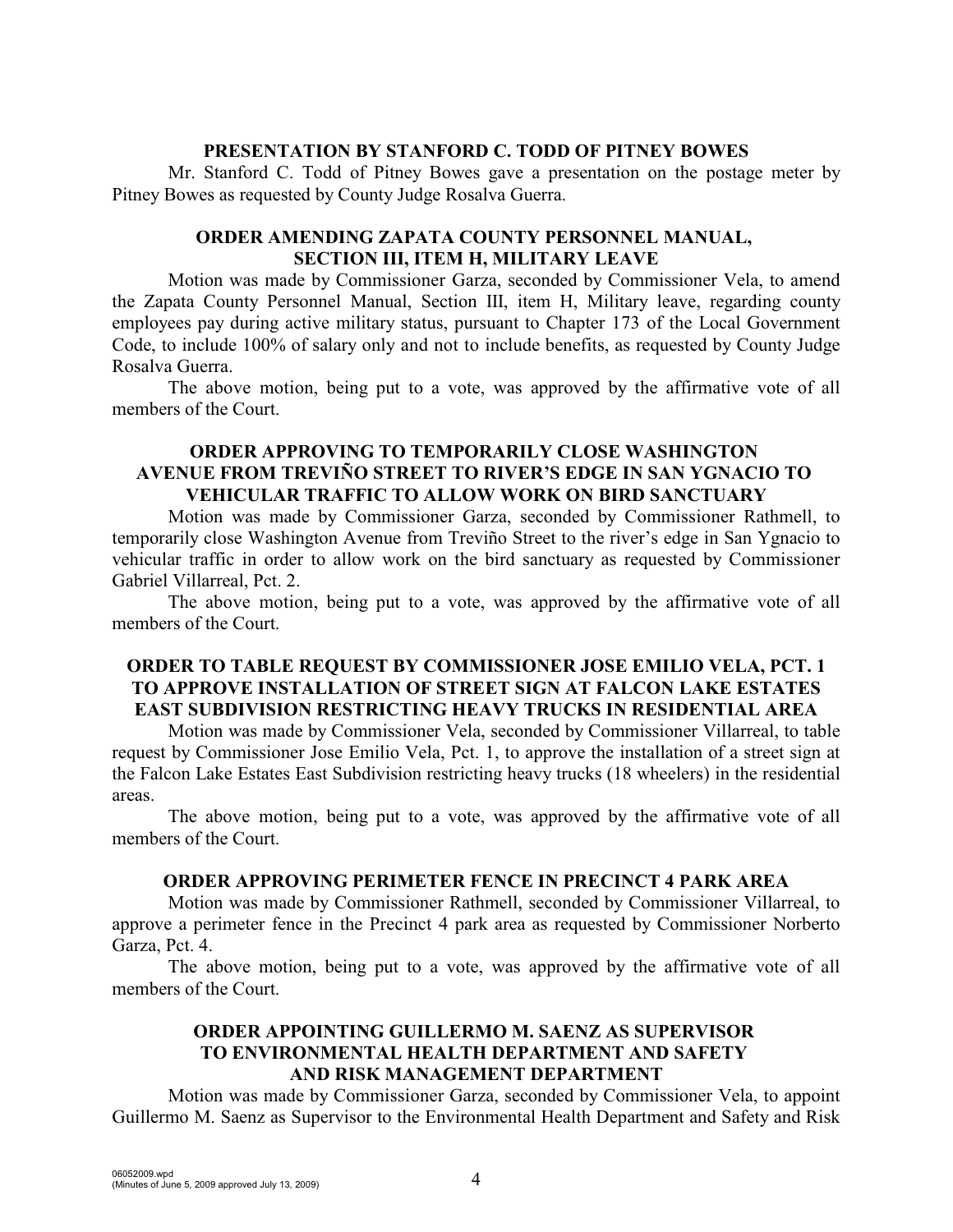Management Department with a salary adjustment of \$7,441.00 from line item 10-525-170, effective June 5, 2009, as requested by County Judge Rosalva Guerra.

The above motion, being put to a vote, was approved by the affirmative vote of all members of the Court.

#### **ORDER APPROVING HIRING OF OSCAR MEDINA, LANDFILL CONSULTANT**

Motion was made by Commissioner Garza, seconded by Commissioner Vela, to approve the hiring of Oscar Medina as landfill consultant to meet the Texas Commission on Environmental Quality (TCEQ) requirements as requested by County Judge Rosalva Guerra.

The above motion, being put to a vote, was approved by the affirmative vote of all members of the Court.

#### **ORDER APPROVING BID BY MARTINEZ ELECTRIC FOR ELECTRICAL WORK FOR RECYCLING CENTER BALER BUILDING**

Motion was made by Commissioner Garza, seconded by Commissioner Rathmell, to approve bid by Martinez Electric in the amount of \$4,310.33 for electrical work for the Recycling Center Baler Building, to be paid out of line item 10-409-465 as requested by Doroteo N. Garza, County Auditor.

The above motion, being put to a vote, was approved by the affirmative vote of all members of the Court.

# **ORDER APPROVING HIRING OF TWO TEMPORARY SUMMER CLERKS TO BE PAID FROM COUNTY CLERK'S RECORDS MANAGEMENT AND PRESERVATION FUND**

Motion was made by Commissioner Garza, seconded by Commissioner Villarreal, to approve hiring of two (2) temporary summer clerks, at the rate of \$7.25 per hour, to be paid from County Clerks's Records Management and Preservation Fund under Section 118.0216 of the Local Government Code, to scan documents in reverse order beginning December 2007. Employment will be effective June 8 - August 21, 2009 as requested by Mary Jayne Villarreal-Bonoan, County Clerk .

The above motion, being put to a vote, was approved by the affirmative vote of all members of the Court.

### **ORDER APPROVING COLLECTION OF RECORDS ARCHIVAL FEE OF \$5.00 PER INSTRUMENT FILED FOR RECORD AT COUNTY CLERK'S OFFICE**

Motion was made by Commissioner Vela, seconded by Commissioner Villarreal, to approve collection of Records Archival Fee of \$5.00 per instrument filed for record at the County Clerk's Office effective July 1, 2009, pursuant to Senate Bill No. 1731 and Section 118.011(e) of the Local Government Code as requested by Mary Jayne Villarreal-Bonoan, County Clerk.

The above motion, being put to a vote, was approved by the affirmative vote of all members of the Court.

### **ORDER APPROVING PAYMENT TO PREMIER CIVIL ENGINEERING, L.L.C.**

Motion was made by Commissioner Vela, seconded by Commissioner Garza, to approve payment to Premier Civil Engineering, L.L.C. in the amount of \$1,700.00 for maps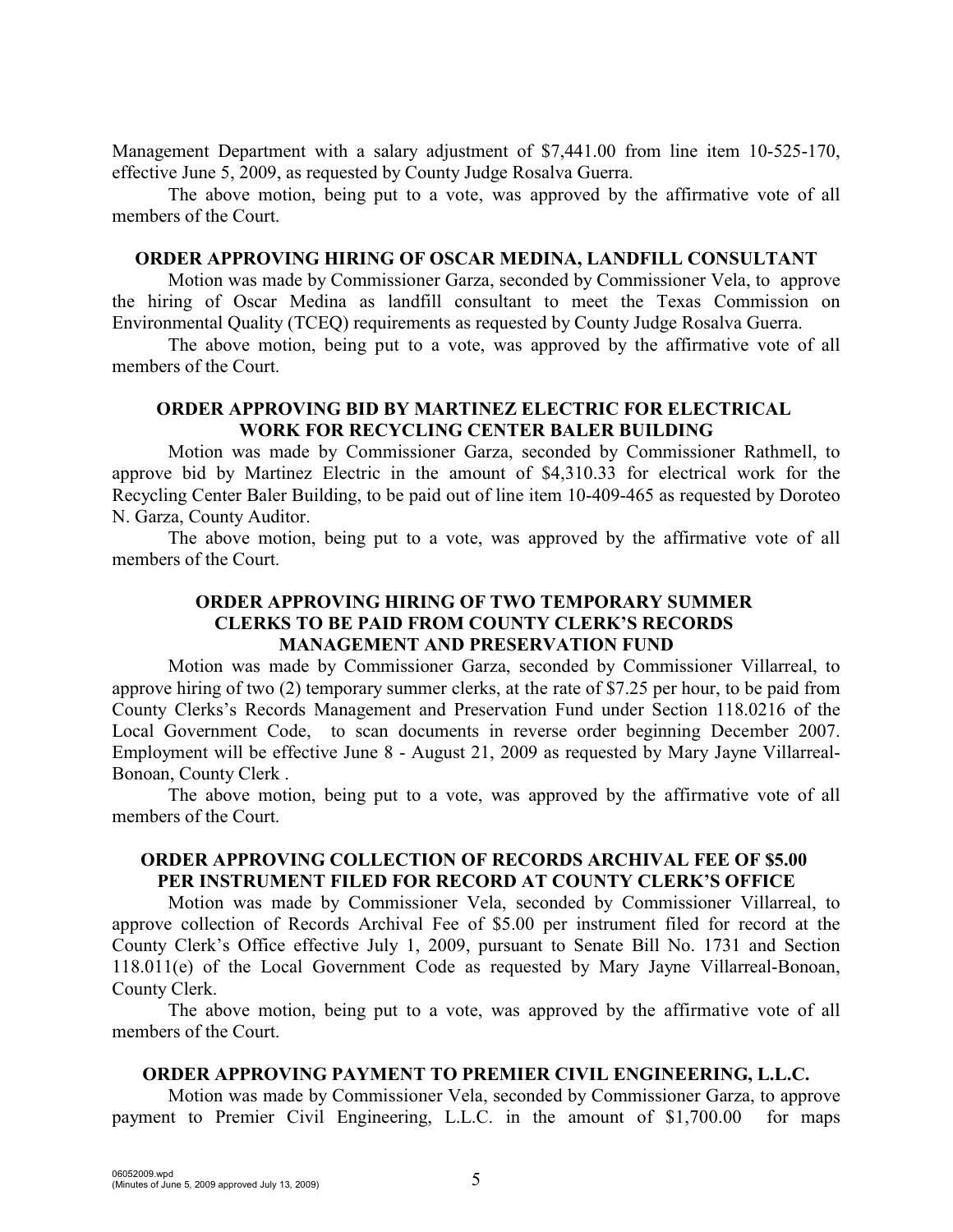preservation, scan, copy and index to be paid from the County Clerk's Records Management and Preservation Fund as requested by Mary Jayne Villarreal-Bonoan, County Clerk.

The above motion, being put to a vote, was approved by the affirmative vote of all members of the Court.

### **ORDER APPROVING ADVERTISING AND HIRING OF LANDFILL OPERATOR TO FILL VACANT SLOT**

Motion was made by Commissioner Garza, seconded by Commissioner Vela, to approve advertising and hiring of a landfill operator to fill vacant slot, at a rate of \$10.26 per hour, at the Environmental Health Department as requested by Martin Saenz, Interim Director.

The above motion, being put to a vote, was approved by the affirmative vote of all members of the Court.

# **ORDER APPROVING TO REQUIRE COUNTY PURCHASES OVER \$25,000, REQUIRING PAYMENT BY CHECK, TO BE PERSONALLY SIGNED BY BOTH COUNTY TREASURER AND COUNTY AUDITOR**

Motion was made by Commissioner Garza, seconded by Commissioner Vela, to approve to require any county purchases over \$25,000.00, requiring payment by check, to be personally signed by both the County Treasurer and the County Auditor to ensure proper security measures as requested by Commissioner Norberto Garza, Pct. 4.

The above motion, being put to a vote, was approved by the affirmative vote of all members of the Court.

# **ORDER APPROVING FLORES AUDITING PLLC TO PERFORM ANNUAL AUDIT FOR ZAPATA COUNTY FOR YEARS 2009, 2010 AND 2011**

Motion was made by Commissioner Vela, seconded by Commissioner Villarreal, to approve Flores Auditing PLLC to perform the Annual Audit for Zapata County for the years 2009, 2010, and 2011, fee will not exceed \$25,000.00, annually as requested by Romeo Salinas, County Treasurer.

The above motion, being put to a vote, was approved by the affirmative vote Commissioner Vela, Villarreal and Garza. Commissioner Rathmell abstained. Motion carried.

## **ORDER APPROVING REVIEW AND RATIFICATION OF PAYMENT FOR P.O. #117519 IN AMOUNT OF \$69,528.18 PAYABLE TO THE RANGEL LAW FIRM, P.C.**

Motion was made by Commissioner Vela, seconded by Commissioner Villarreal, to approve review and ratification of payment for PO #117519 in the amount of \$69,528.18 payable to The Rangel Law Firm, P.C. monies will be transferred from line item 10-370-901 Oil and Gas Royalty Revenue to 10-409-730 Consulting Fees as requested by Romeo Salinas, County Treasurer.

The above motion, being put to a vote, was approved by the affirmative vote of all members of the Court.

### **ORDER AUTHORIZING VISITORS AND CONVENTION BUREAU TO USETHE OSWALDO AND JUANITA RAMIREZ SHOWBARN ON JUNE 13TH, 2009 FOR THE 956 BULLY SQUAD SHOW**

Motion was made by Commissioner Vela, seconded by Commissioner Garza, to authorize the Visitors and Convention Bureau to use the Oswaldo & Juanita Ramirez Showbarn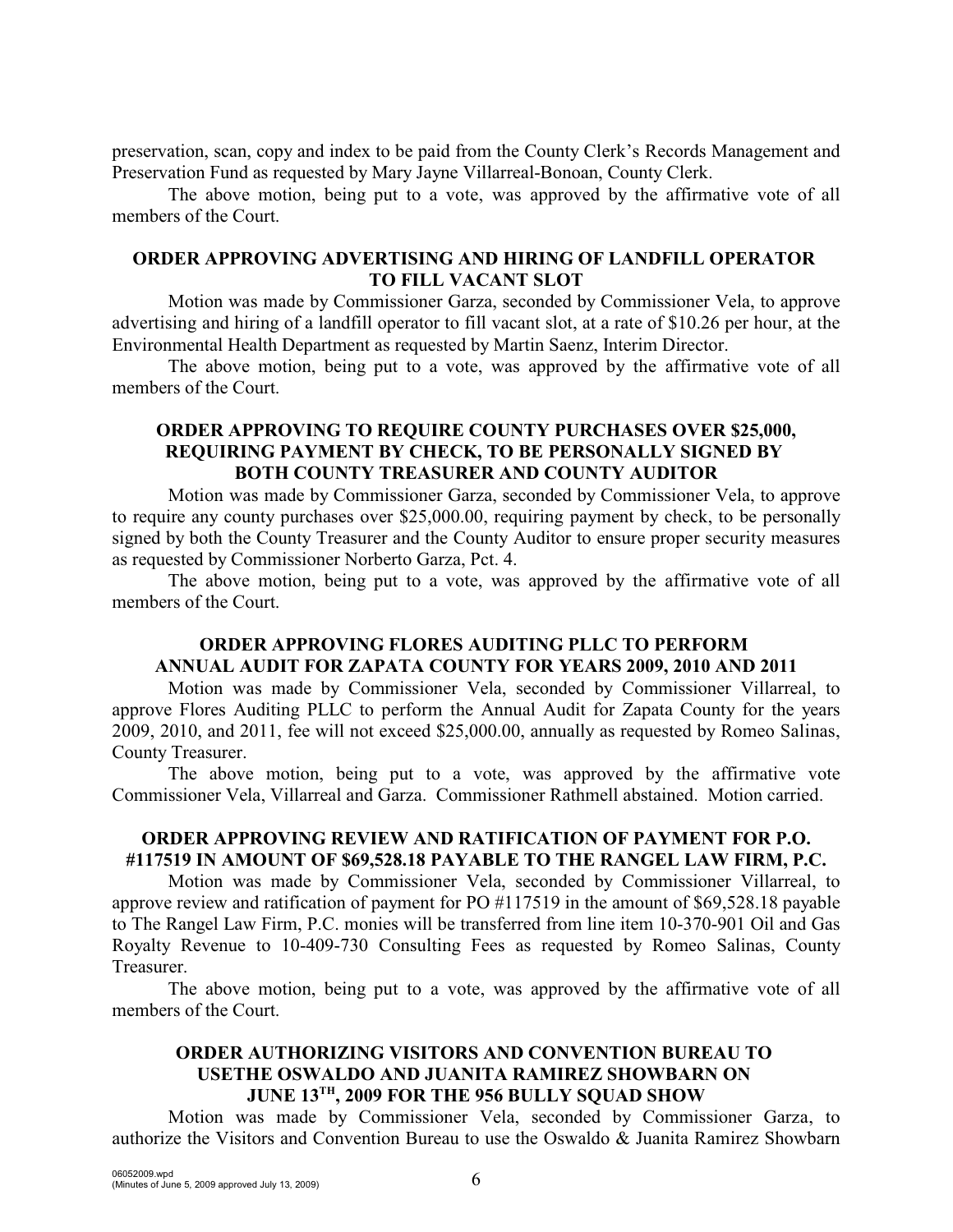on June  $13<sup>th</sup>$ , 2009 for the 956 Bully Squad Dog Show as requested by Karran Westerman, Visitors and Convention Bureau.

The above motion, being put to a vote, was approved by the affirmative vote of all members of the Court.

### **ORDER APPROVING PURCHASE OF 2010 FORD F-150 CREW CAB PICK-UP TRUCK**

Motion was made by Commissioner Garza, seconded by Commissioner Villarreal, to approve purchase of 2010 Ford F-150 Crew Cab pick up truck in the amount of \$25,871.50 to be purchased from line item 10-596-392 as Zaragoza Rodriguez IV, County Inspector. (First motion made by Commissioner Garza to approve purchase of 2010 Ford F-250 Crew Cab pick up truck was denied.)

The above motion, being put to a vote, was approved by the affirmative vote of all members of the Court.

### **ORDER APPROVING TRANSFER OF JAVIER ALANIZ'S POSITION AS TRUCK DRIVER, SLOT #4 SPECIAL BRIDGE PCT. #1 TO EQUIPMENT OPERATOR SLOT #1 SPECIAL ROAD AND BRIDGE PCT. #3**

Motion was made by Commissioner Vela, seconded by Commissioner Villarreal, to approve transfer of Javier Alaniz's position as truck driver slot #4, Special Road and Bridge Pct. #1 to Equipment Operator slot #1 Special Road and Bridge Pct. #3 as requested by Commissioner Joseph Rathmell, Pct. 3.

The above motion, being put to a vote, was approved by the affirmative vote of all members of the Court.

## **ORDER APPROVING HIRING OF TEMPORARY POSITION/CONTRACT LABOR FOR PARKS PCT. #3**

Motion was made by Commissioner Garza, seconded by Commissioner Villarreal, to approve the hiring of a temporary position/contract labor for parks Pct. #3 to be paid out of Parks budget Pct. #3 as requested by Commissioner Joseph Rathmell, Pct. 3.

The above motion, being put to a vote, was approved by the affirmative vote of all members of the Court.

### **ORDER TO TABLE REQUEST BY ANDY MATE, NEGRETE & KOLAR ARCHITECTS TO APPROVE CHANGE ORDER PRESENTED BY RIGNEY CONSTRUCTION FOR ROMEO T. FLORES PARK**

Motion was made by Commissioner Garza, seconded by Commissioner Villarreal, to table request by Andy Mata, Negrete & Kolar Architects to approve the change order presented by Rigney Construction for the Romeo T. Flores Park

The above motion, being put to a vote, was approved by the affirmative vote of all members of the Court.

### **ORDER APPROVING CERTIFICATION OF SUBSTANTIAL COMPLETION FOR ROMEO T. FLORES PARK**

Motion was made by Commissioner Garza, seconded by Commissioner Vela, to approve the certification of substantial completion for the Romeo T. Flores Park as requested by Andy Mata, Negrete & Kolar Architects.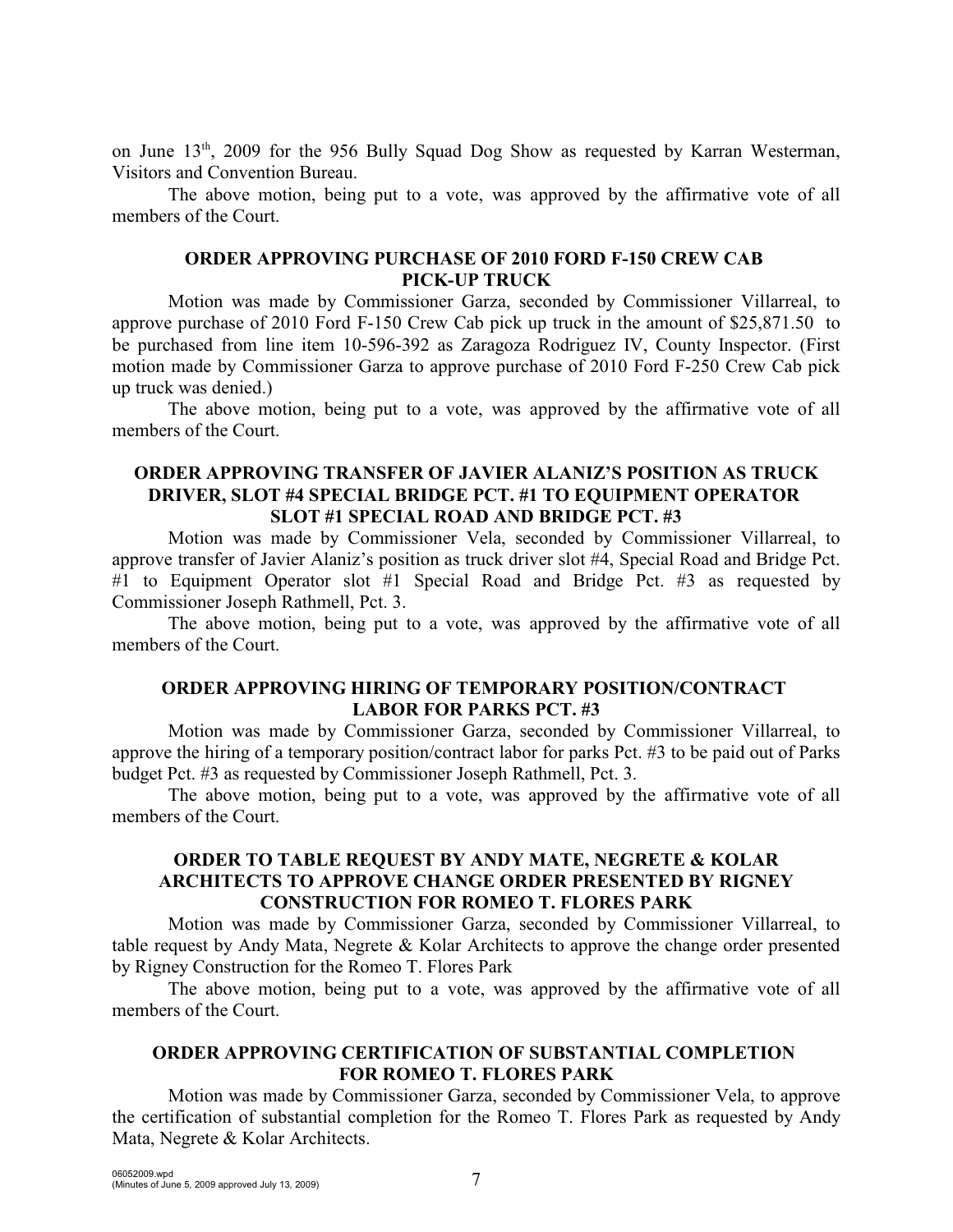The above motion, being put to a vote, was approved by the affirmative vote of all members of the Court.

# **PRESENTATION BY ROBERT MEZQUITI ON ZAPATA COUNTY MUSEUM EXHIBITION DESIGN AND FABRICATION**

A presentation was made by Mr. Robert Mezquiti on the Zapata County Museum Exhibition Design and Fabrication. He showed several projects and pictures of exhibits. Dr. Flores addressed the court and stated that they were very impressed with Mr. Mezquiti.

### **ORDER APPROVING INSTALLATION OF STREET LIGHT AT CORNER OF BRAVO STREET AND 20<sup>TH</sup> AVENUE**

Motion was made by Commissioner Garza, seconded by Commissioner Rathmell, to approve installation of a street light at the corner of Bravo Street and  $20<sup>th</sup>$  Avenue as requested by Commissioner Gabriel Villarreal, Pct. 2.

The above motion, being put to a vote, was approved by the affirmative vote of all members of the Court.

### **ORDER APPROVING INSTALLATION OF STREET LIGHT AT 2507 BRAZOS STREET**

Motion was made by Commissioner Garza, seconded by Commissioner Rathmell, to approve installation of a street light at 2507 Brazos Street in the town of Zapata as requested by Commissioner Gabriel Villarreal, Pct. 2.

The above motion, being put to a vote, was approved by the affirmative vote of all members of the Court.

### **ORDER APPROVING LINE ITEM TRANSFERS**

Motion was made by Commissioner Garza, seconded by Commissioner Rathmell, to approve the following line item transfers to meet budget requirements:

| From: Nutrition Program | Fuel & Lubricants   | 38-648-330 | \$300.00 |
|-------------------------|---------------------|------------|----------|
| To: Nutrition Program   | Equip. Maintenance  | 38-647-456 | \$300.00 |
| From: Nutrition Program | Fuel & Lubricants   | 38-648-330 | \$300.00 |
| To: Nutrition Program   | Repair Maintenance  | 38-649-454 | \$300.00 |
| From: Nutrition Program | Fuel & Lubricants   | 38-648-330 | \$300.00 |
| To: Nutrition Program   | Non-Food Consumable | 38-647-467 | \$300.00 |
| From: I & A Program     | Fuel & Lubricants   | 37-645-330 | \$600.00 |
| To: $I & A$ Program     | Repair Maintenance  | 37-645-336 | \$600.00 |
| From: I & A Program     | Fuel & Lubricants   | 37-645-330 | \$400.00 |
| To: $I & A$ Program     | Travel              | 37-645-427 | \$400.00 |
|                         |                     |            |          |

as requested by Carmen R. Reyes, Nutrition Center Director.

The above motion, being put to a vote, was approved by the affirmative vote of all members of the Court.

### **ORDER APPROVING LINE ITEM TRANSFERS**

Motion was made by Commissioner Garza, seconded by Commissioner Rathmell, to approve line item transfer to meet budget requirements:

| From: Non-Department | Co. Property/Repairs | 10-409-465 \$1,500.00 |  |
|----------------------|----------------------|-----------------------|--|
| To: $J.P.$ Pct. 4    | Equipment Rental     | 10-455-464 \$1,500.00 |  |